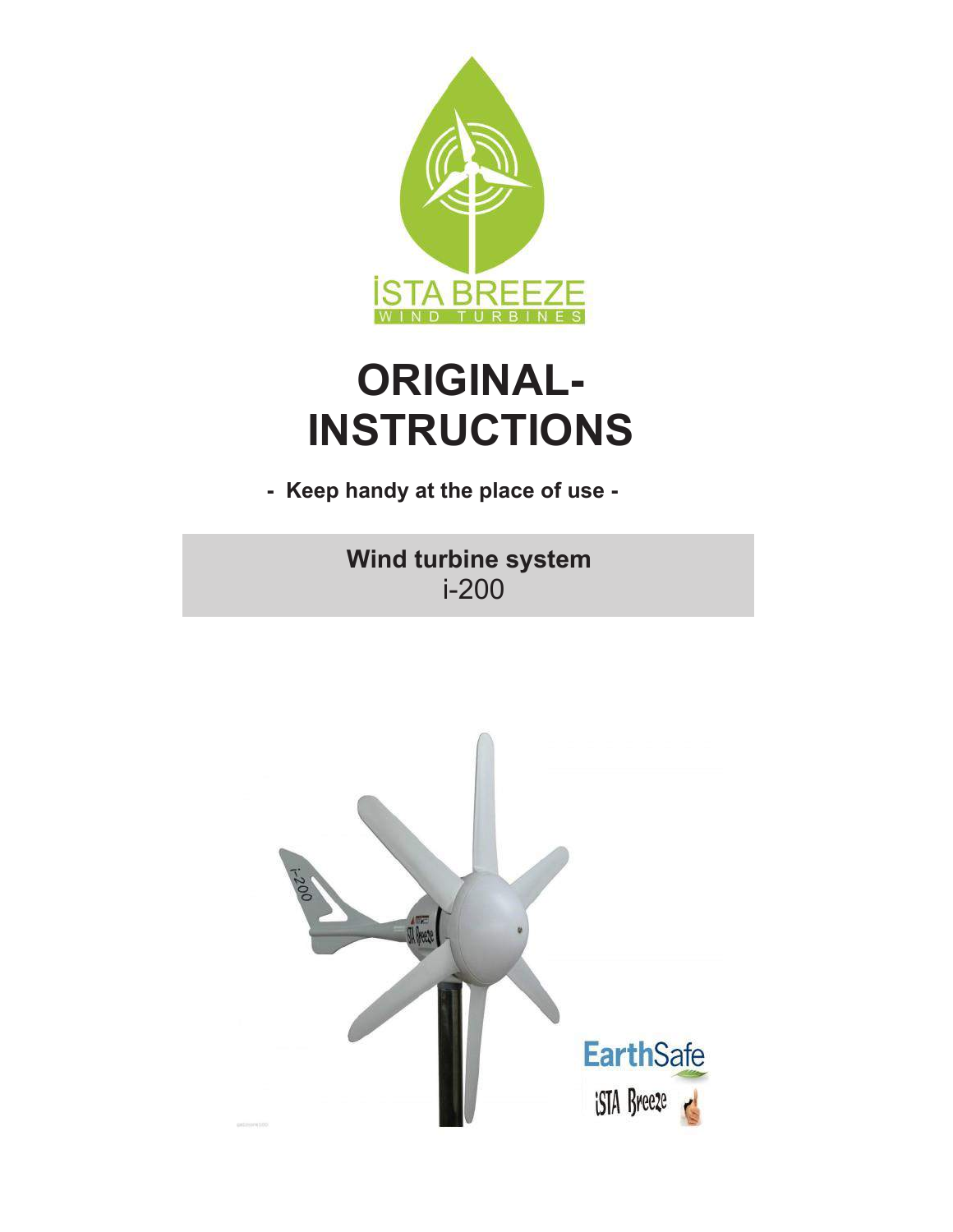#### **Contents**  $\mathbf I$

|                                                                                                                                                                                                                                | Page |
|--------------------------------------------------------------------------------------------------------------------------------------------------------------------------------------------------------------------------------|------|
|                                                                                                                                                                                                                                |      |
|                                                                                                                                                                                                                                |      |
|                                                                                                                                                                                                                                |      |
|                                                                                                                                                                                                                                |      |
|                                                                                                                                                                                                                                |      |
|                                                                                                                                                                                                                                |      |
|                                                                                                                                                                                                                                |      |
| ASSEMBLY & INSTALLATION FINDING THE RESERVED TO A SERVICE A SERVICE OF THE RESERVED ON THE RESERVED OF THE RESERVED OF THE RESERVED OF THE RESERVED OF THE RESERVED OF THE RESERVED OF THE RESERVED OF THE RESERVED OF THE RES |      |
| Assembly of the rotors <i>manual manual manual</i> 7                                                                                                                                                                           |      |
| Attaching the generator to the tower  8                                                                                                                                                                                        |      |
|                                                                                                                                                                                                                                |      |
|                                                                                                                                                                                                                                |      |
|                                                                                                                                                                                                                                |      |
|                                                                                                                                                                                                                                |      |
| <b>WIRING</b>                                                                                                                                                                                                                  |      |
|                                                                                                                                                                                                                                |      |
|                                                                                                                                                                                                                                |      |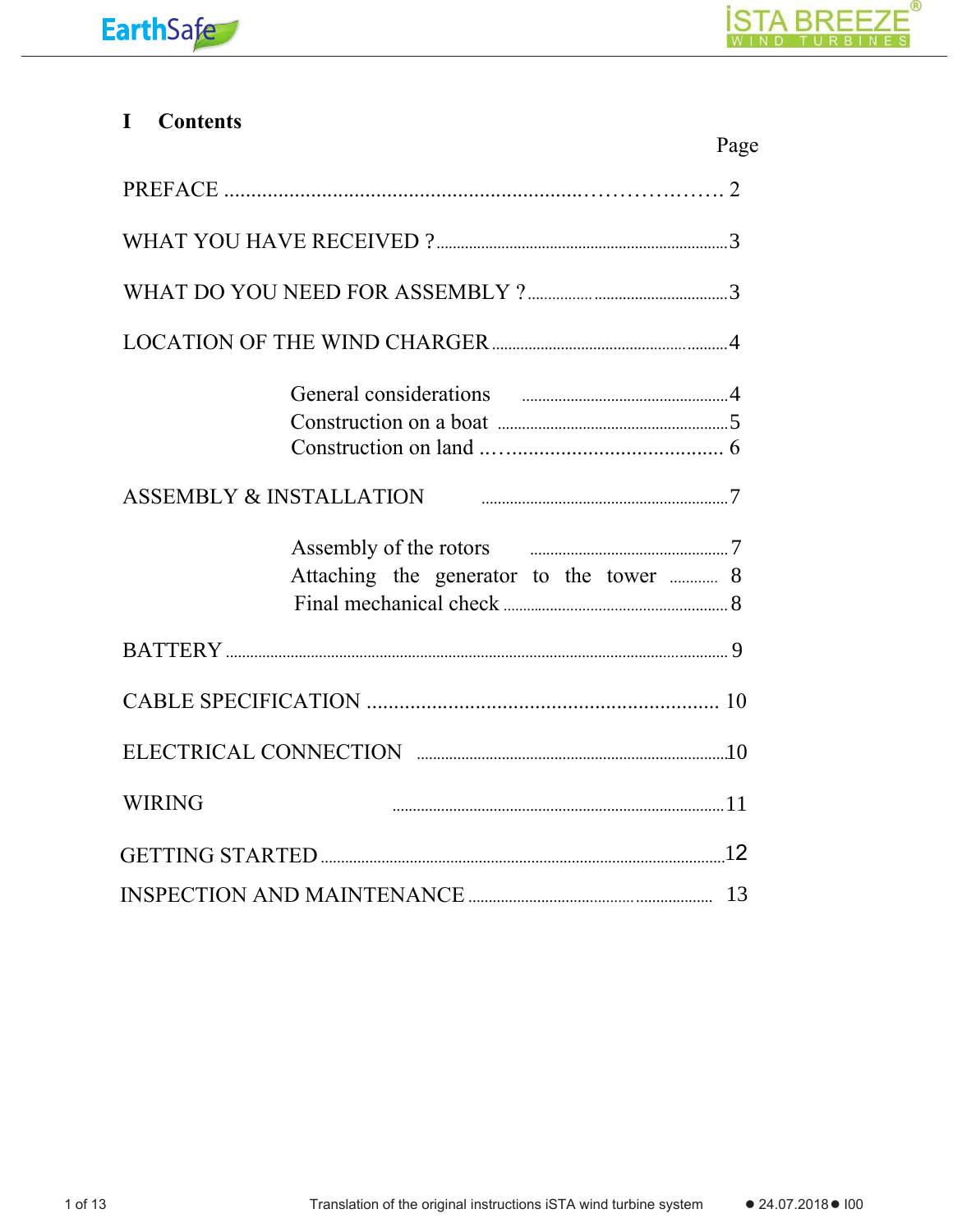



# **PREFACE**

This user guide contains important information regarding your istaBreeze Wind turbine and its installation and operation. Please lift these Instructions for use as a reference book.

Please read these operating instructions thoroughly before installing and commissioning your wind generator system.

The istaBreeze i200 Windcharger is designed to use a battery bank (battery) to generate a DC power supply for devices of 12V, lighting, etc. It is also ideal for a professional or recreational application requiring the ability to charge batteries in locations that are not connected to the public grid. The assembly and operation of the wind generator takes place outdoors.

# **WARNING !**

- *The outer diameter of the mounting tube must not be larger than 48, 5mm. A larger outer diameter reduces the distance of the tube to the rotor blades and can cause damage to the wind generator at high wind speeds when the rotor blades are rupturing the mounting tube.*
- *During operation, the wind generator is able to generate voltages that exceed the nominal voltage. Caution is always appropriate to avoid electric shock.*
- *Before repair work, make sure that the wind generator can not turn.*

 *The wind generator is equipped with ceramic magnets, which can be damaged by improper handling. The main generator should be handled with utmost care during transportation and assembly.*

 *Make sure that all electrical connections (polarity of the cables) are carried out correctly. An improperly made connection or loose contacts can considerably impair the function and a wrong installation can damage the wind generator and the guarantee claims are automatically extinguished.*

*The supplied fuse must be installed to protect the generator from overloading.*

 *Maintenance or repair of the wind generator should only be carried out by a specialist who is familiar with the associated hazards or the relevant VDE regulations.*

*If you have any further questions, please contact your dealer, a qualified electrician or the manufacturer.*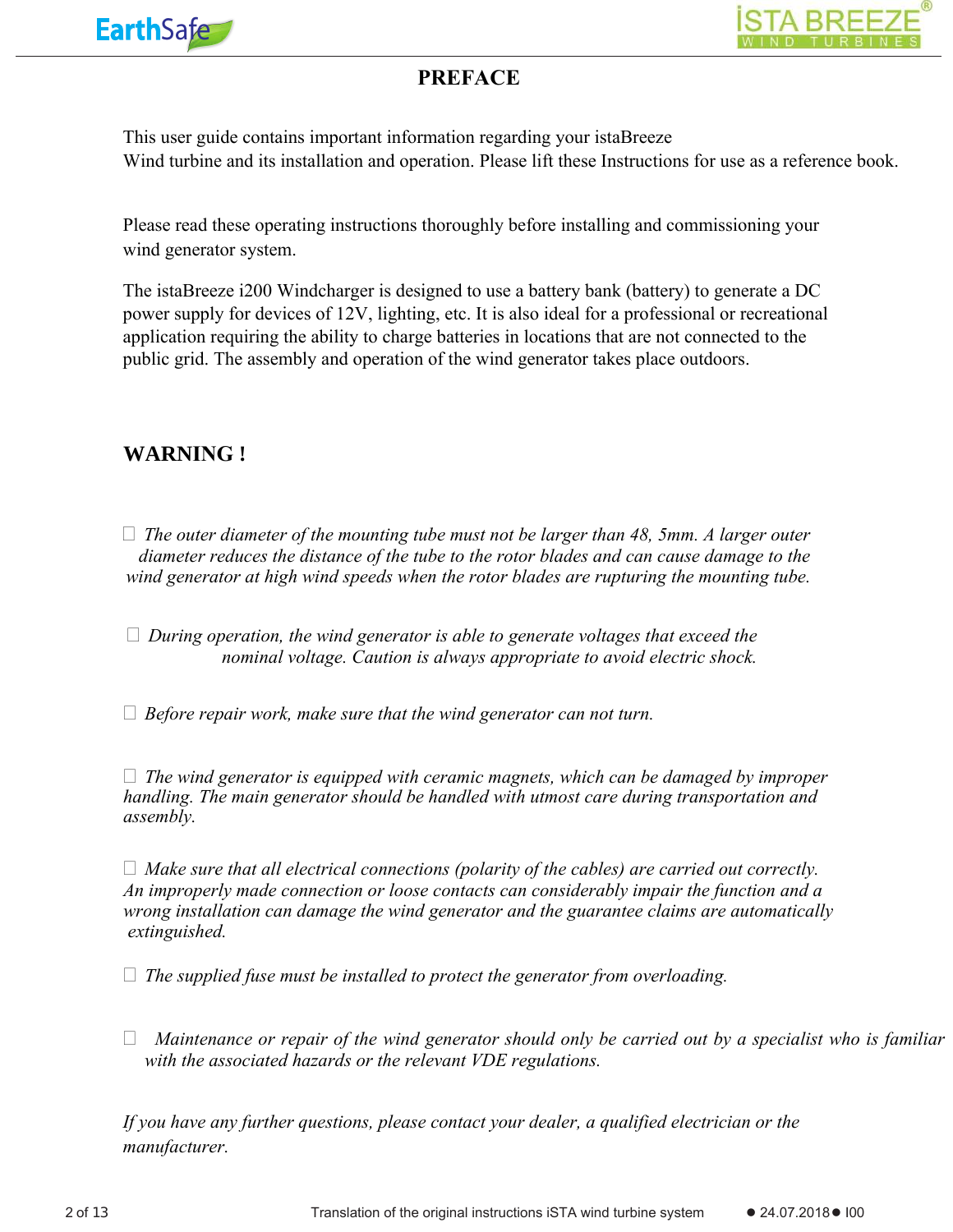



# **WHAT HAVE YOU RECEIVED ?**

- □ 1 Generator
- $\Box$  6 Rotor blades
- $\Box$  1 Cover for generator

In case of missing or damaged parts, please contact your dealer or the manufacturer.

# **WHAT DO YOU NEED FOR ASSEMBLY ?**

# **Tools**

- $\square$  suitable wire stripper
- $\square$  small electric screwdriver

# **Other items you need**

- □ Tower / mounting tube
- □ Electric Wire
- □ Battery (Battery Pack)
- $\Box$  Battery terminals
- $\Box$  Terminal strips (depending on your chosen system)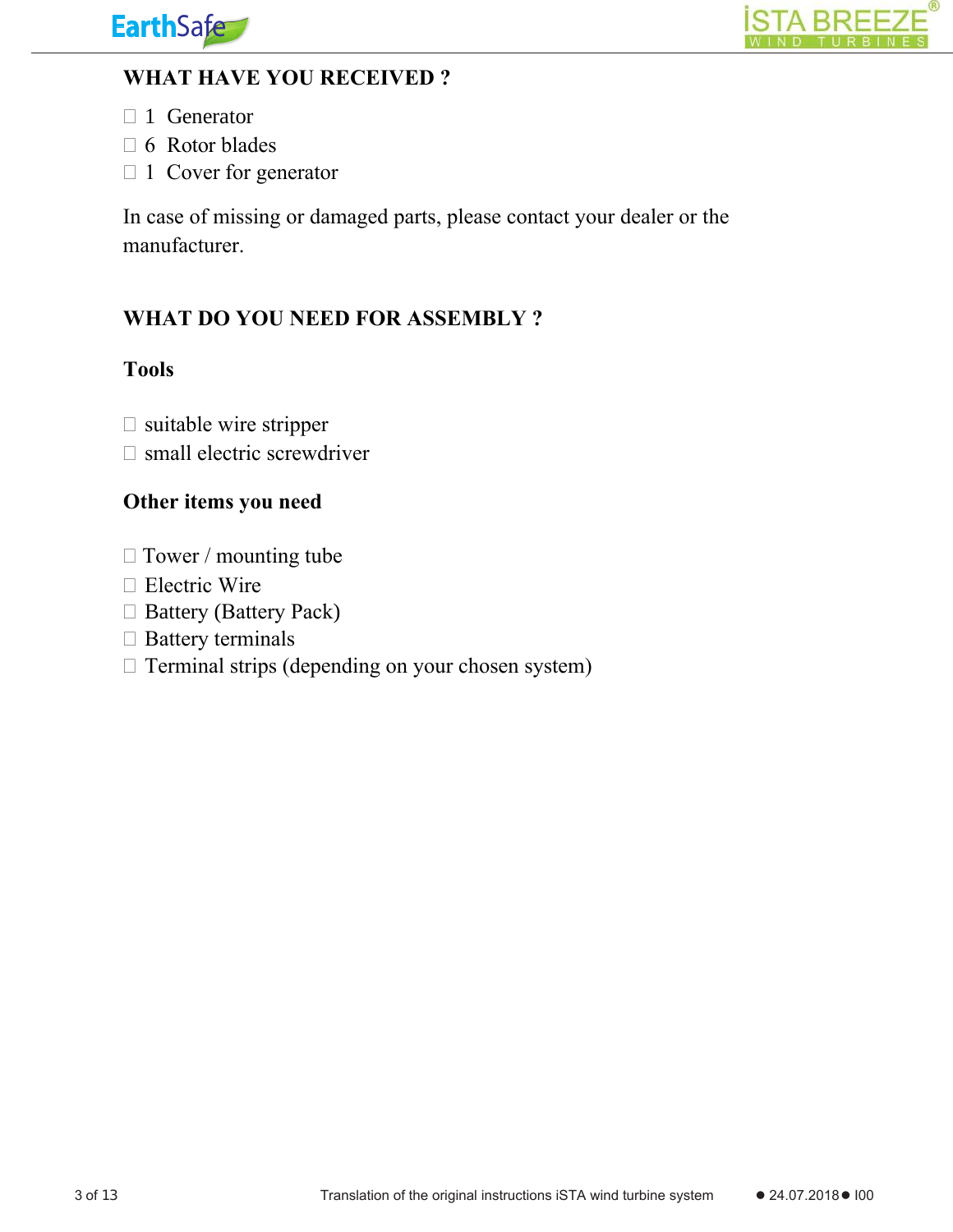

# **LOCATION OF THE WIND CHARGER**

# **General considerations**

The location and height of the mounting tube or tower for your wind turbine is the major factor in the overall performance of your system.

The unobstructed flow of wind over land and water is often disturbed by a multitude of obstacles causing shear winds and turbulence.

 air layer, which moves close to the land surface. Therefore, the closer you are to the surface, the average wind speed decreases. **Windshear** stands for the interference between the fast moving upper air layer and the slower moving lower

**Turbulence** caused by wind blowing over obstacles such as boats, trees and buildings. Both the shear wind and the turbulence decrease with increasing altitude and can easily be reduced by installing the equipment over them.

It is therefore important that the wind generator is installed at a location that is as free as possible of disturbed airflow. But keep in mind that obstacles that are downwind can be as detrimental to performance as obstacles that are against the wind direction (Fig.1):

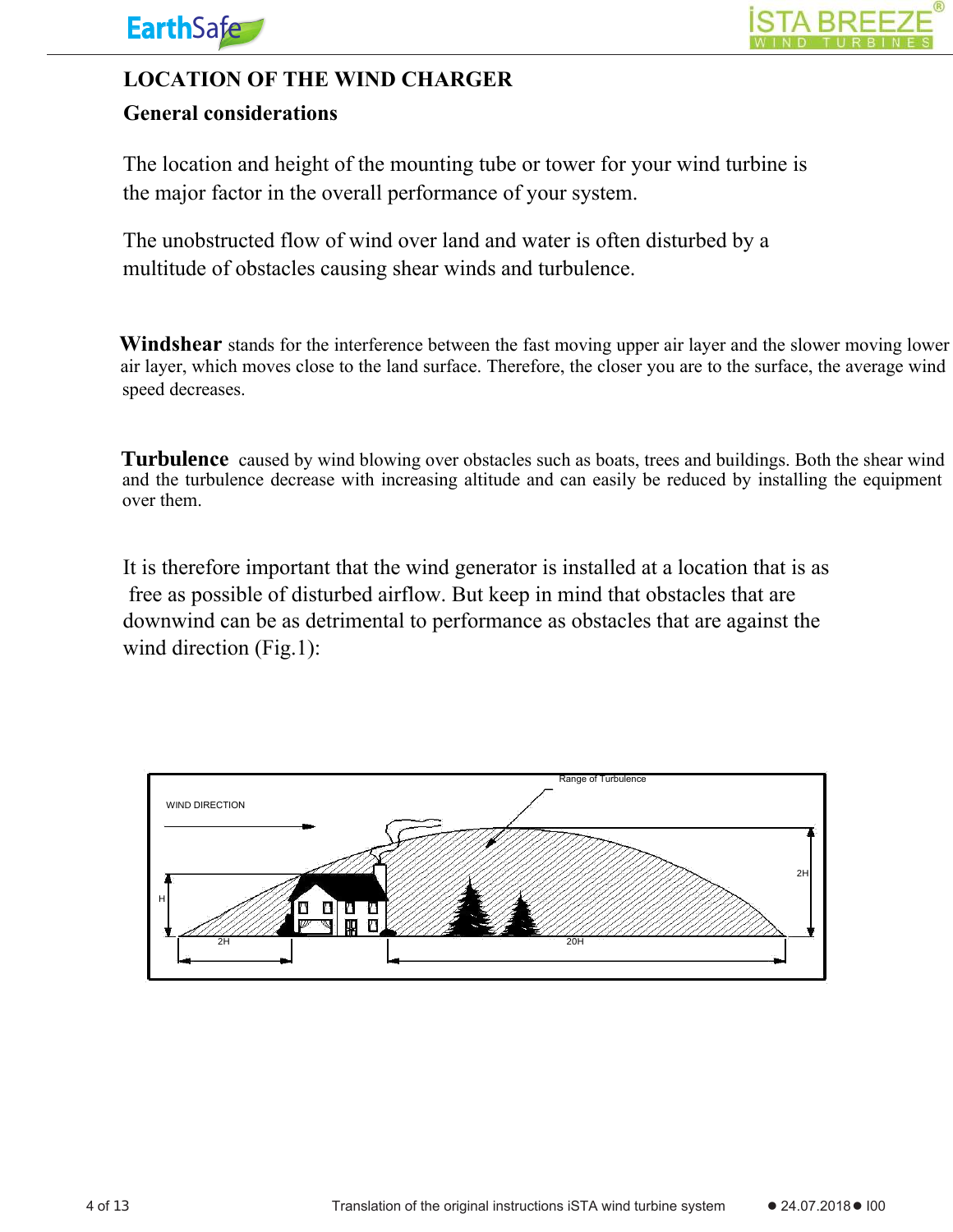









# **Construction on a boat**

The wind generator must be placed in a safe position, at least 2.3 meters above the deck, so that the rotor blades are not touched by obstacles that could interfere with the rotor blades (Fig.2).

istaBreeze i200 is designed to fit an aluminum or stainless steel tube with an inside diameter of 41mm. The outer diameter must not be greater than 485 mm.

Suitable pipes: stainless steel  $1^3/4$  " 16 SWG Aluminium  $1^{7}/8$ " 10 SWG

We suggest the following fixings, which you can choose according to preference or site conditions:

#### **Deck** (Abb.3)

A suitable pipe attached to the deck with appropriate attachment and guy ropes is the most widely used method of securing the wind charger to yachts, mounting kits.

#### $\Box$  **Mast** (Abb.4)

An attachment to the mast is suitable for larger yachts, as the wind power, the higher the wind generator is attached, increases.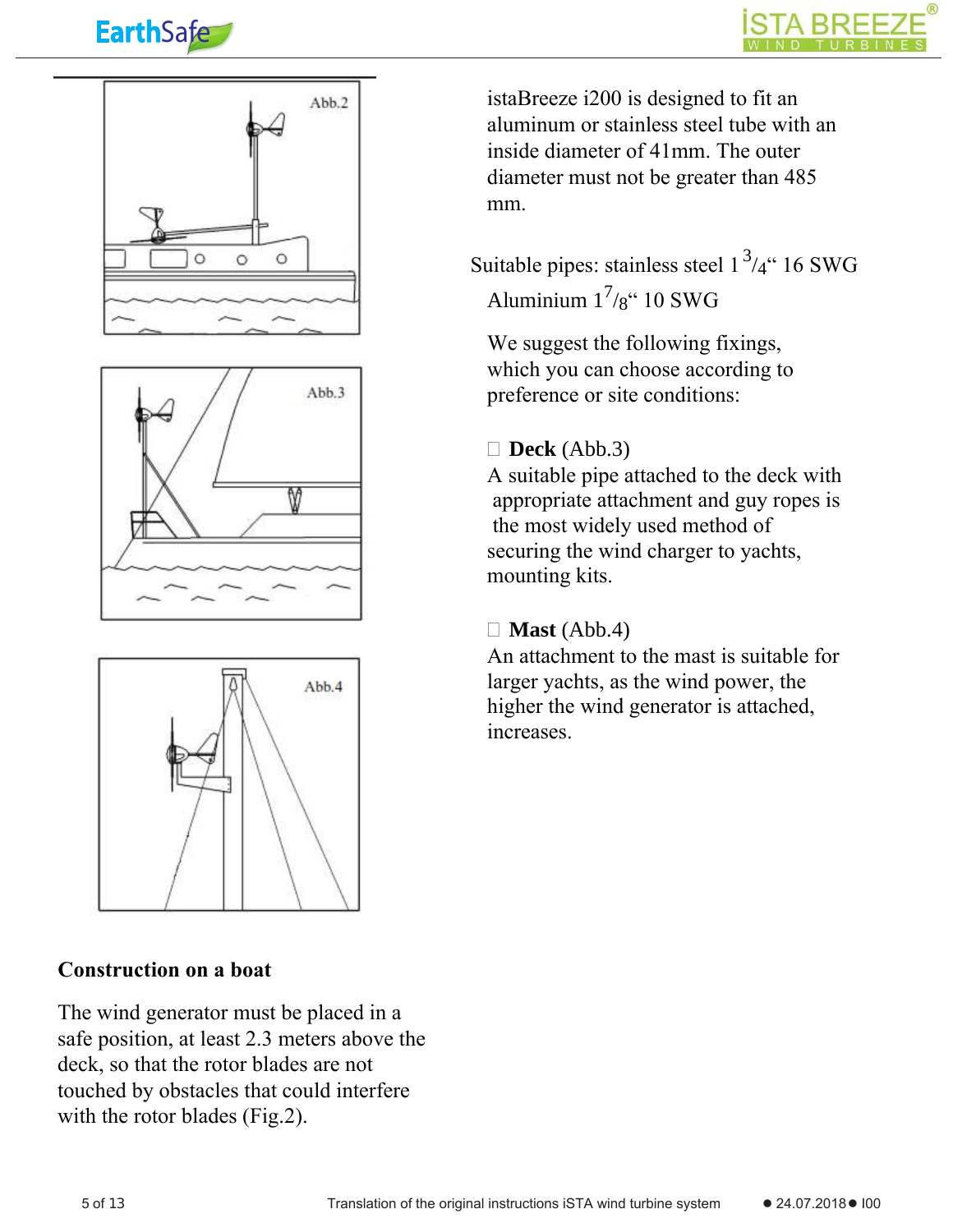# **Construction on land**

The istaBreeze i200 is designed to fit over an aluminum, steel or stainless steel tube with an inside diameter of 41mm. The outer diameter must not be greater than 48.5 mm. The standpipe must be anchored in a concrete foundation. And the depth of the anchorage should be 1/3 of the total pipe length.

A suitable mounting tube is a 6.5 meter high, central, galvanized tube. The pipe must be held in place by at least four tethers.

The attachment points for the tethers on the tower must be securely attached to the tower and should be welded for safety.

 $\Box$  The wire tension should be at least 4mm in diameter.

 $\Box$  The anchors in the ground should be at least 5mm in diameter.

 $\Box$  The fixing screws should be at least 5mm in diameter.

 $\Box$  All items should be galvanized or stainless steel to protect against possible corrosion.

 $\Box$  When tensioning ropes are tied together, the sling must include a rope thimble and must be secured with a minimum of three slings.

 $\Box$  All fortifications on the ground must be adapted to the soil conditions.

We recommend that you use tilting towers as these allow for easier installation and easier lowering for access to the wind generator. One type of tilting towers is shown in Fig.



Kippbares Befestigungsrohr mit Hilfsrohr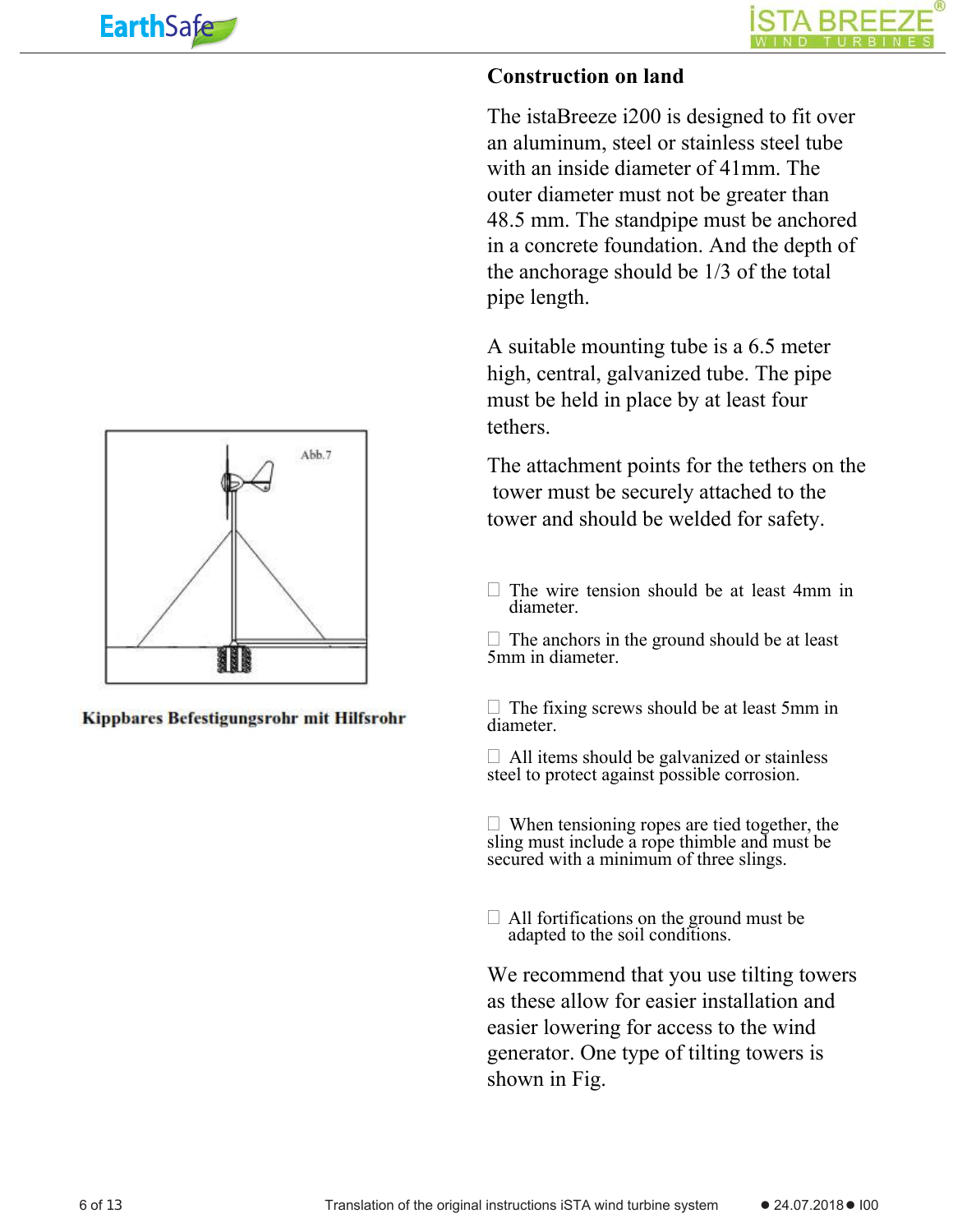





#### **ASSEMBLY AND INSTALLATION**

#### **THE WIND CHARGER**

#### **Fixing the Rotor blades (Abb.8)**

- **1.** Place the generator with the hub side (hub) on a flat surface.
- **2.** Lay the rotor blades as shown in the figure (Fig.8). The rotor blades can only be fixed in this position. Place the rotor blades in the socket until they stop. The rotor blade can then be easily inserted by means of a lever movement. If need be, you can also help with a rubber mallet.

#### **blade.** self-tapping **3. You need three screws for each rotor**

- **4.** Attach the remaining rotor blade bolts from the front of the rotor hub.
- **5.** Check that all screws are tight (do not overtighten the screws).
- **6.** Attach the generator cover using the 3 screws.

*The attachment of the rotor blades and the cover can also be performed after the generator has been attached to the tower.*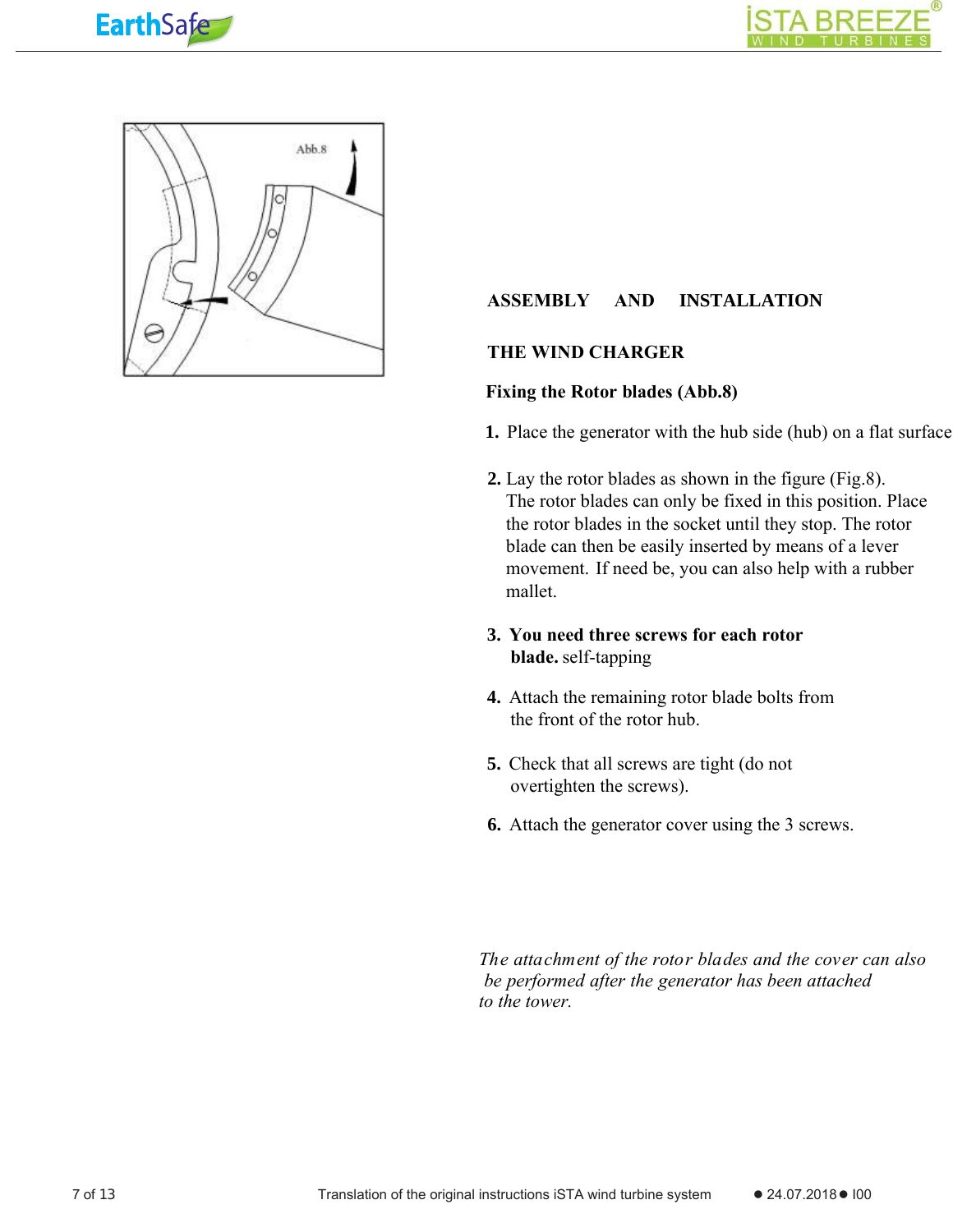





#### **Attaching the generator to the Tower**

#### **(Abb.9)**

- 1. The tower adapter can be ordered and fits into the istaBreeze tower with an inside diameter of 47mm. Or note (construction on land)
- 2. Drill four 10.5mm diameter holes into the mounting tube (about 20mm from the pipe end).

3. Attach the wind generator to the mounting tube using the 2 Allen screws and circlips.

# **Final mechanical**

# **Check**

- 1. Check that all screws are tight.
- 2. Check that the generator can rotate freely.

*Do not set up the wind generator in this development phase yet. The turbine must be connected to the battery before the rotors can turn in the wind.*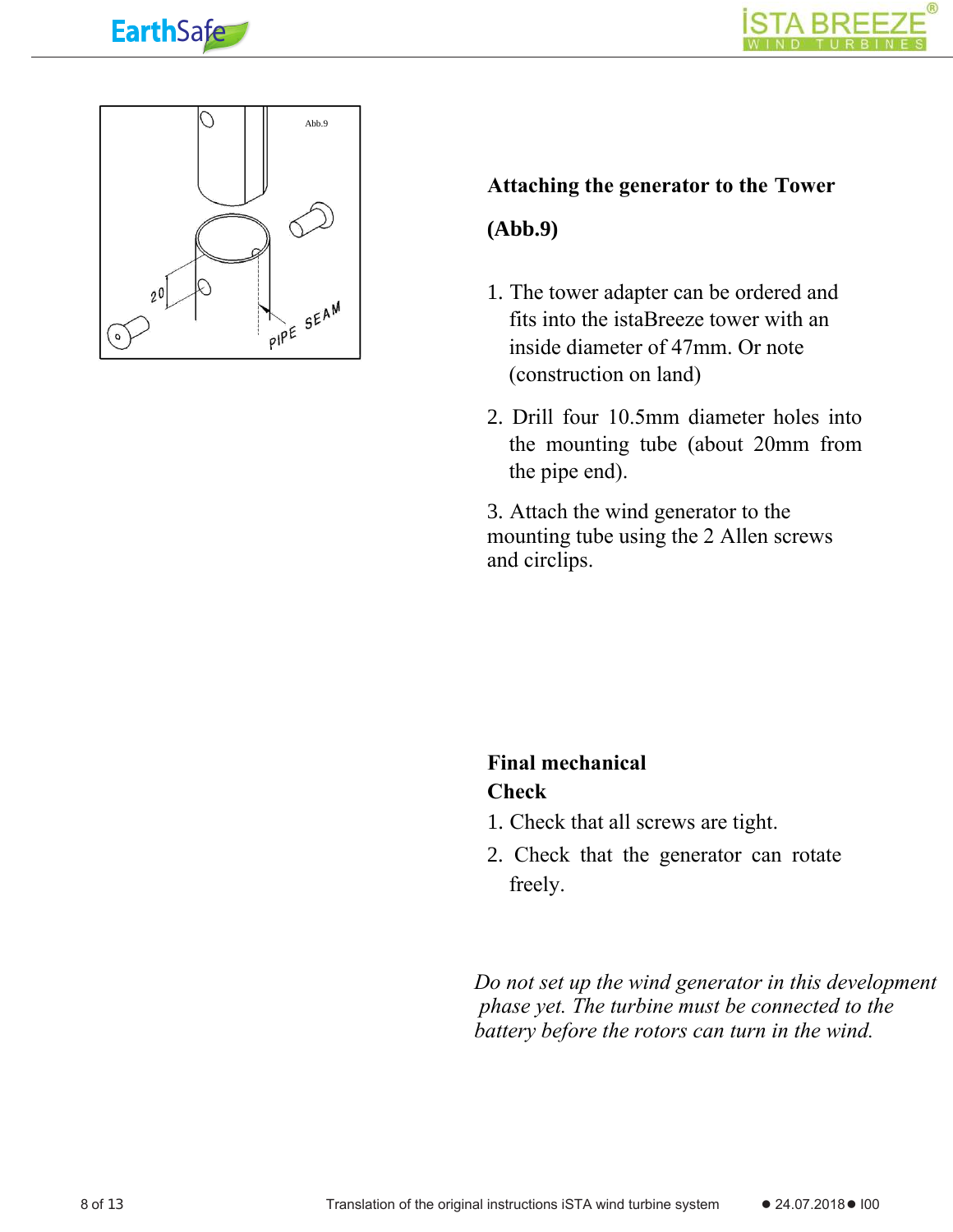**Earth**Safe

Total =  $12v$ 

120Ah 1440Wh



## **BATTERY**

Leisure and professional batteries are specially designed for good performance in charge / discharge phases. Batteries are the most important part of your battery charging system and should be selected according to your charging needs. They should be provided with at least 3 days power reserve. This will reduce the workload, extend battery life and ensure system reliability during low wind periods.

Ständige Anschlüsse sollten immer an den Permanent connections should always be made to the battery terminals. Never use crocodile clips or similar. The battery terminals should be greased with Vaseline or similar.

The batteries can be connected as follows:

 $\Box$  parallel to increase the ampere hours (Fig.10)

**Red is + Positive Black is - Negative**



Abb.10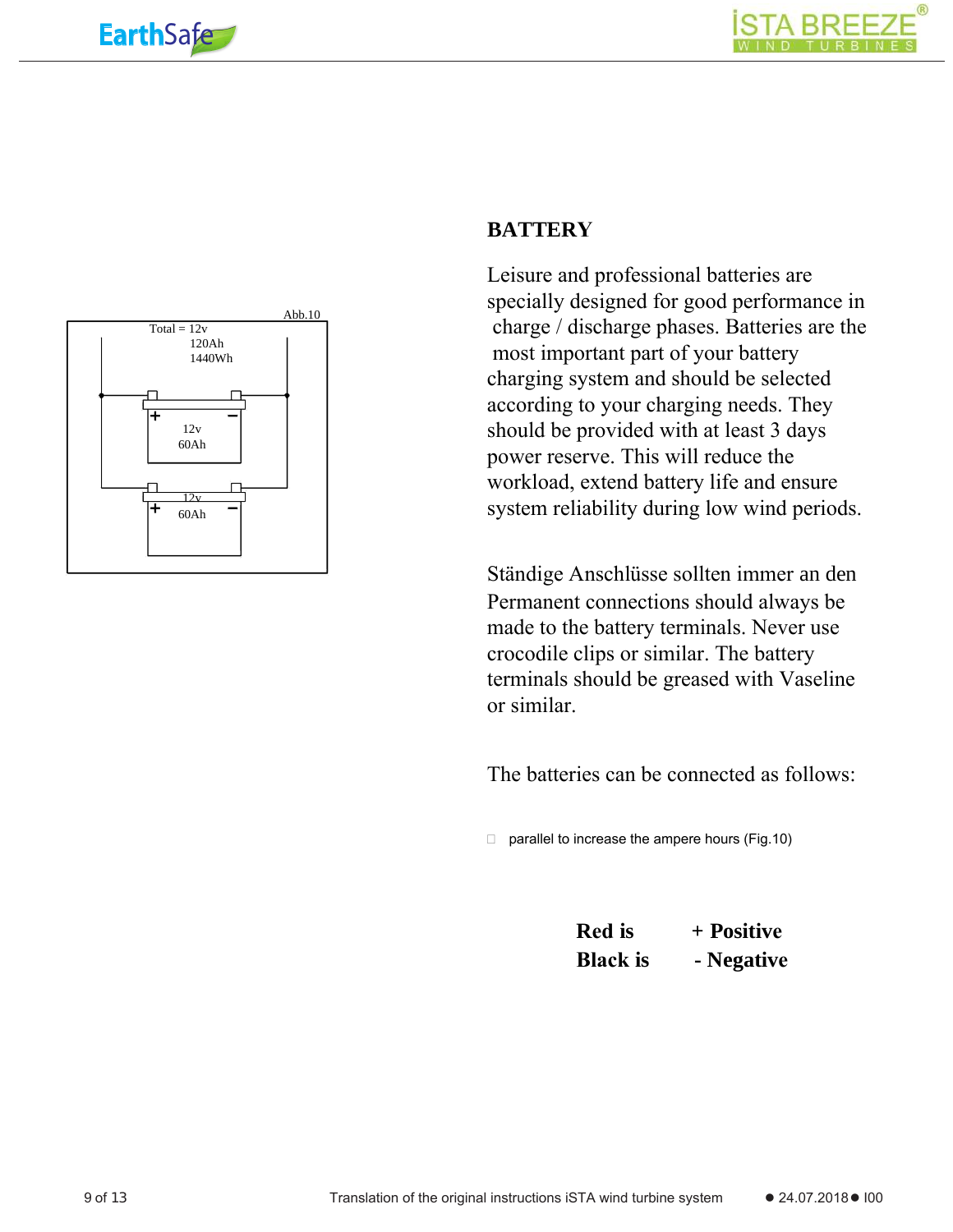



# **CABLE SPECIFICATION**

The cable used to connect the wind generator to the batteries should be selected according to Table 1. Using a smaller cable than recommended in the table will reduce the performance of the charging system.

Cordsets are available from your dealer or manufacturer.

10m x 2.5mm² including the battery lugs (CA-10/11) 20m x 2.5mm² including the battery lugs (CA-10/12)

### **ELECTRICAL CONNECTION**

- **1.** Feed the selected cable (see Table 1) along the inside of the pipe.
- **2.** Connect the bare wind generator cables to the cable using the supplied terminal block. Pay attention to the polarity.

| Red          | <b>is</b> | + positive |
|--------------|-----------|------------|
| <b>Black</b> | <b>is</b> | negative   |

Wrap electrical tape around this connector to protect it from environmental impact.

- **3.** Attach the wind generator to the tower again using the screws provided.
- **Red is + Positive Black is - Negative 4.** Last electrical connection: Connection with the battery.

| Cable Length | Cable Size      |
|--------------|-----------------|
| (m)          | $\text{(mm}^2)$ |
|              | 12 Volt         |
| $0 - 20$     | 2,5             |
| $21 - 30$    | 4               |
| $31 - 45$    | 6               |
| 46-80        | 10              |

Table 1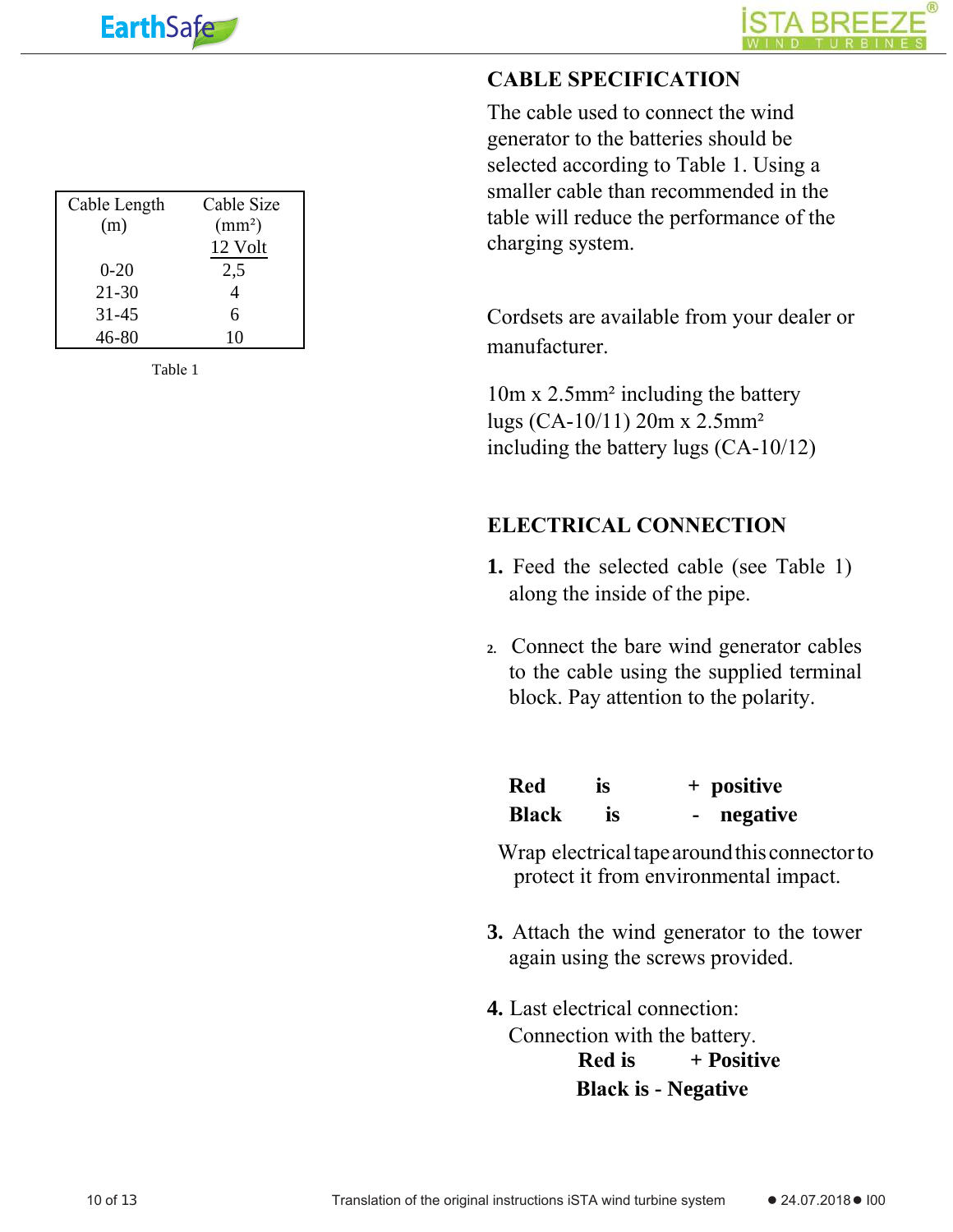



**I 200**

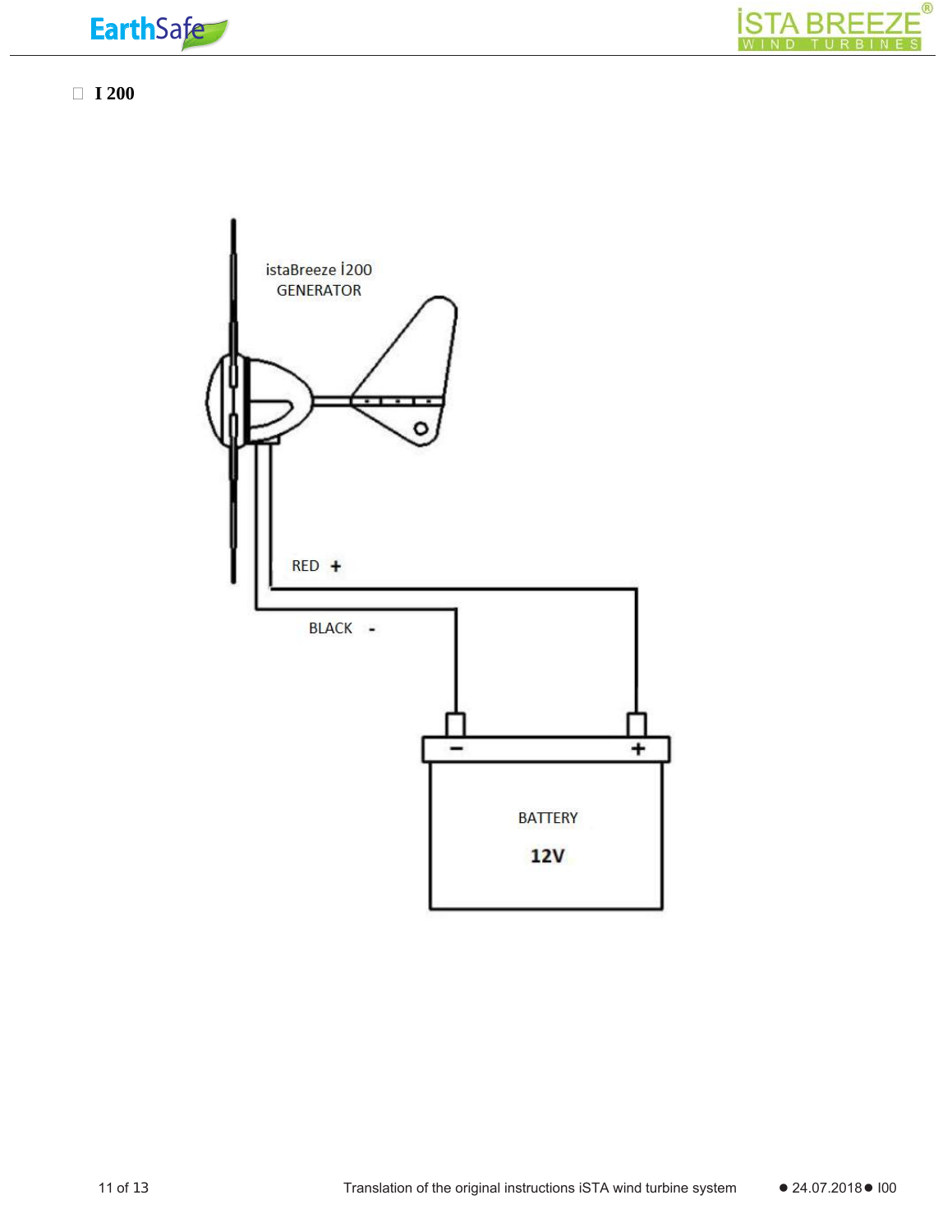



# **GETTING STARTED**

- $\Box$  Before you hoist and mount the wind generator, check that:
- 1. All final mechanical controls have been performed.
- 2. The cable is not pinched.
- 3. All electrical connections are properly secured and secure.
- $\Box$  The wind generator can now be positioned.

*Be sure to avoid any moving parts while setting up and setting down the wind generator.*

 After installation, anchor the system in a vertical position. The performance of your wind generator may be affected if the pipe is not upright.